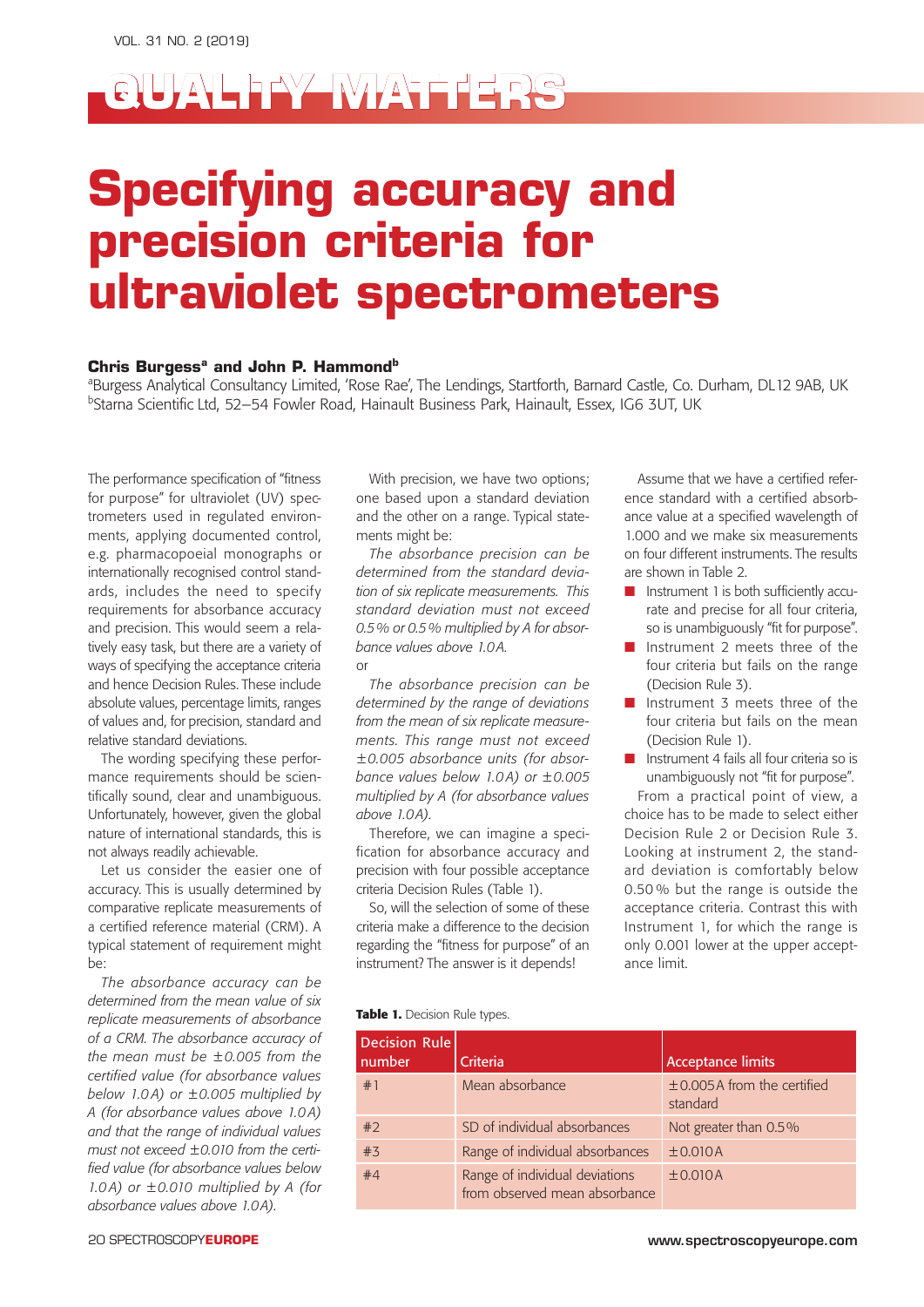**Table 2.** Results from six measurements on four different instruments of a CRM.

| <b>Observed absorbances</b> |              |                                 |              |              |  |  |
|-----------------------------|--------------|---------------------------------|--------------|--------------|--|--|
| #                           | Instrument 1 | Instrument 2                    | Instrument 3 | Instrument 4 |  |  |
| 1                           | 1.005        | 1.010                           | 1.008        | 1.007        |  |  |
| $\overline{2}$              | 0.995        | 0.999                           | 0.999        | 0.989        |  |  |
| 3                           | 0.997        | 1.002                           | 1.008        | 0.992        |  |  |
| $\overline{4}$              | 1.003        | 1.008                           | 1.007        | 0.999        |  |  |
| 5                           | 1.001        | 1.006                           | 1.007        | 0.988        |  |  |
| 6                           | 0.999        | 1.004                           | 1.004        | 0.986        |  |  |
| Mean                        | 1.000        | 1.005                           | 1.006        | 0.994        |  |  |
| <b>SD</b>                   | 0.37%        | 0.40%                           | $0.35\%$     | 0.80%        |  |  |
| Range                       | 0.010        | 0.011                           | 0.009        | 0.021        |  |  |
|                             |              | Deviations from mean absorbance |              |              |  |  |
| #                           | Instrument 1 | Instrument 2                    | Instrument 3 | Instrument 4 |  |  |
| 1                           | $-0.005$     | $-0.005$                        | $-0.003$     | $-0.014$     |  |  |
| $\overline{2}$              | 0.005        | 0.006                           | 0.006        | 0.004        |  |  |
| 3                           | 0.003        | 0.003                           | $-0.003$     | 0.001        |  |  |
| $\overline{4}$              | $-0.003$     | $-0.003$                        | $-0.002$     | $-0.005$     |  |  |
| 5                           | $-0.001$     | $-0.001$                        | $-0.002$     | 0.005        |  |  |
| 6                           | 0.001        | 0.001                           | 0.001        | 0.007        |  |  |

Whilst it is easier to rely on a data range, the standard deviation Decision Rule is more forgiving, although it requires a calculation. If Instrument 2's values were 1.010, 0.996, 1.004, 1.008, 1.006, 1.004 giving a range of 0.014, the standard deviation is still only 0.48%.

In the above example, whilst there is clearly a discussion around which of the Decision Rules to choose, however, the acceptance criteria clearly allow a "fit for purpose" decision to be made, and therefore these acceptance criteria, whilst they may be described as challenging, do fulfil the role for which they were intended, i.e. they establish effective control of a system.

This analysis of a simple set of measurements shows that various Decision Rules can be applied, even in this simple scenario.

If one now considers absorbance accuracy data as a set of measurement results from a CRM, with the intention of using this data "as evidence of control" in the qualification of an instrument system, the analysis takes on another level of sophistication with

respect to the ISO-based Decision  $Rule(s).<sup>1</sup>$ 

These rules give a prescription for the acceptance or rejection of a product based on the measurement result, its uncertainty and the specification limit or limits, taking into account the metrological uncertainty. This includes an acceptable level of the probability of making a wrong decision.<sup>2</sup>

Based on these Decision Rules, an "acceptance zone" and a "rejection zone" are determined, such that if the measurement result lies in the acceptance zone the system is declared compliant and if in the rejection zone it is declared noncompliant.

Figure 1 shows typical scenarios arising when measurement results from a CRM are used to assess compliance with an upper specification limit, as defined above. The vertical lines show the expanded uncertainty ±U on each result and the associated curve indicates the inferred probability density function for the value of the measurand (measured value of the CRM on the spectrophotometer under test), showing that

### **Fluorescence Certified Reference Materials**

**Expanded range cited in USP Chapter <853>**

**Fluorescence Spectrometer Performance Qualification Fluorescence Microplate Reader Qualification Molecular Biology Applications and PCR Fluorescence Microscopy ISO 17034:2016 & ISO/IEC 17025:2017 Accreditation Fast Re-calibration Service** Starna **Starna Scientific Ltd** www.starna.com +44 (0) 20 8501 5550

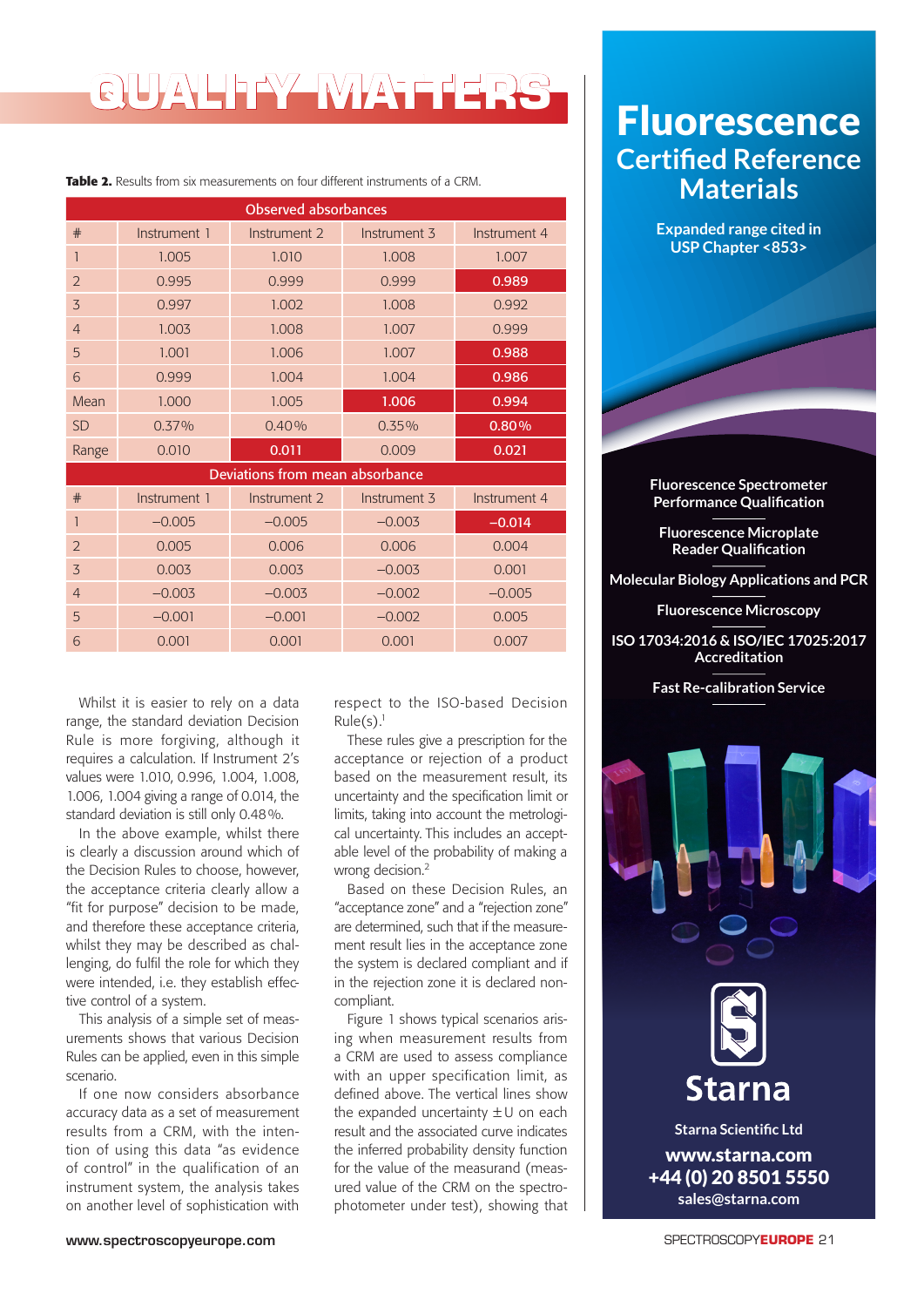

Figure 1. Assessment of Compliance with Upper Limit (CRM certified value + measurement spectrometer accuracy).2

| Measured<br>absorbance (A) | $0.5\%$<br>tolerance (A) |  |
|----------------------------|--------------------------|--|
| 0.2000                     | 0.0010                   |  |
| 0.3000                     | 0.0015                   |  |
| 0.4000                     | 0.0020                   |  |
| 0.5000                     | 0.0025                   |  |
| 0.6000                     | 0.0030                   |  |
| 0.7000                     | 0.0035                   |  |
| 0.8000                     | 0.0040                   |  |

**Table 3.** Calculated absolute absorbance

 $(\Delta)$  limits

there is a larger probability of the value of the measurand lying near the centre of the expanded uncertainty interval than near the ends.

Cases i) and iv) are reasonably clear; the measurement results and their uncertainties provide good evidence that the value of the measurand is well above or well below the limit, respectively. In the case of (ii), there is a probability that the value of the measurand is above the limit, but the limit is nonetheless

within the expanded uncertainty interval. Similarly, in case (iii), the distribution intersects the limit, and there is an increased probability that the value of the measurand is within the specification limit.

In a previous article, $3$  the authors discussed "Is your Spectrometer in Calibration" and described the use and applicability of the above Decision Rule based on the simple linear addition of the Expanded Uncertainty Budget of the CRM to the accuracy specification of the spectrometer "under test".

Now consider the following accuracy statement, and the analysis thereof, using this generally accepted Decision Rule.

*In the absorbance range encompassing 0.2 to 0.8, the photometric accuracy shall not differ by more than ±0.5% of samples whose absorbance has been established by a standardising laboratory.4*

Whilst the use of "0.5%" may at first glance seem "similar" to the above discussed accuracy example, however, closer examination reveals the following.

Within the stated 0.2–0.8 A range, if you calculate the 0.5 % tolerance then you produce the results shown in Table 3.

Given the above requirement, in absorbance terms, let us consider various scenarios, and the associated possible Decision Rules.

#### Scenario #1

Criteria: In absolute absorbance values the above statement now becomes:

*In the absorbance range encompassing 0.2 to 0.8, the photometric accuracy of a reference material established by a standardising laboratory shall certify a value in this range with a tolerance of ± 0.001A at the 0.2A level, and ±0.004A at 0.8A.*

There are photometric accuracy materials that have certified expanded uncertainty budgets, i.e. NIST primary standard reference materials (SRMs) and secondary CRMs from ISO/IEC 17025 certified organisations which lie within this range. But, with respective budgets of 0.0023A and 0.0027A, even these high-quality CRMs cannot